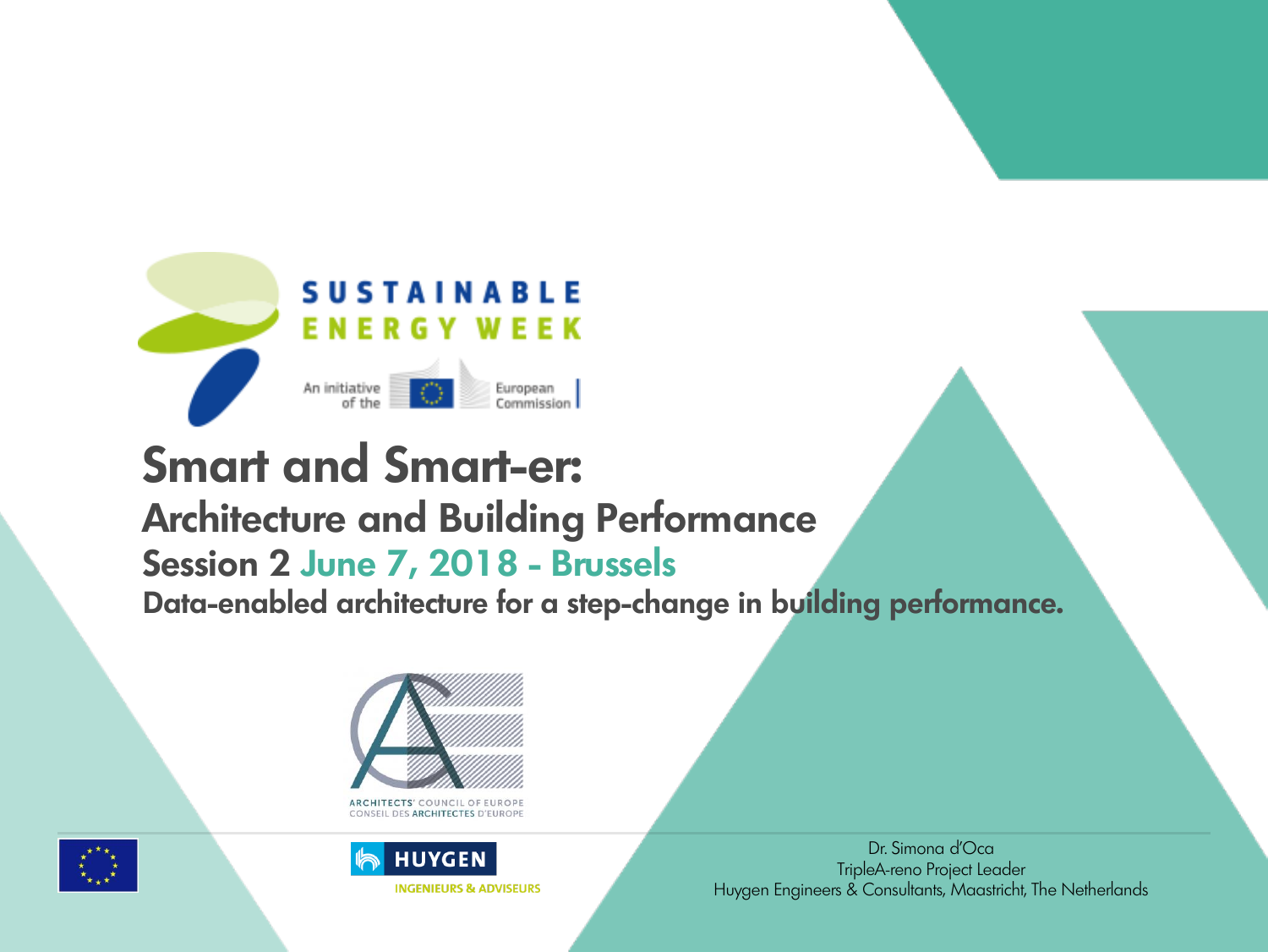### **TripleA-reno Project Details**





# **Attractive Acceptable Affordable**

deep renovation by a consumers orientated and performance evidence based approach

Acronim: TripleA-reno Project ID: 784972

Starting date: 2018-05-01 Ending date: 2021-04-30, ongoing project

EU contribution: EUR 1 999 968 Coordinated in: Netherlands

Total cost: EUR 2 000 011,75

Call for proposal: H2020-EE-2017-CSA-PPI<br>Funding scheme: CSA - Coordination and s CSA - Coordination and support action

Topic: <u>EE-11-2016-2017 - [Overcoming market barriers and promoting deep renovation of buildings](https://www.cordis.europa.eu/programme/rcn/702015_en.html)</u>



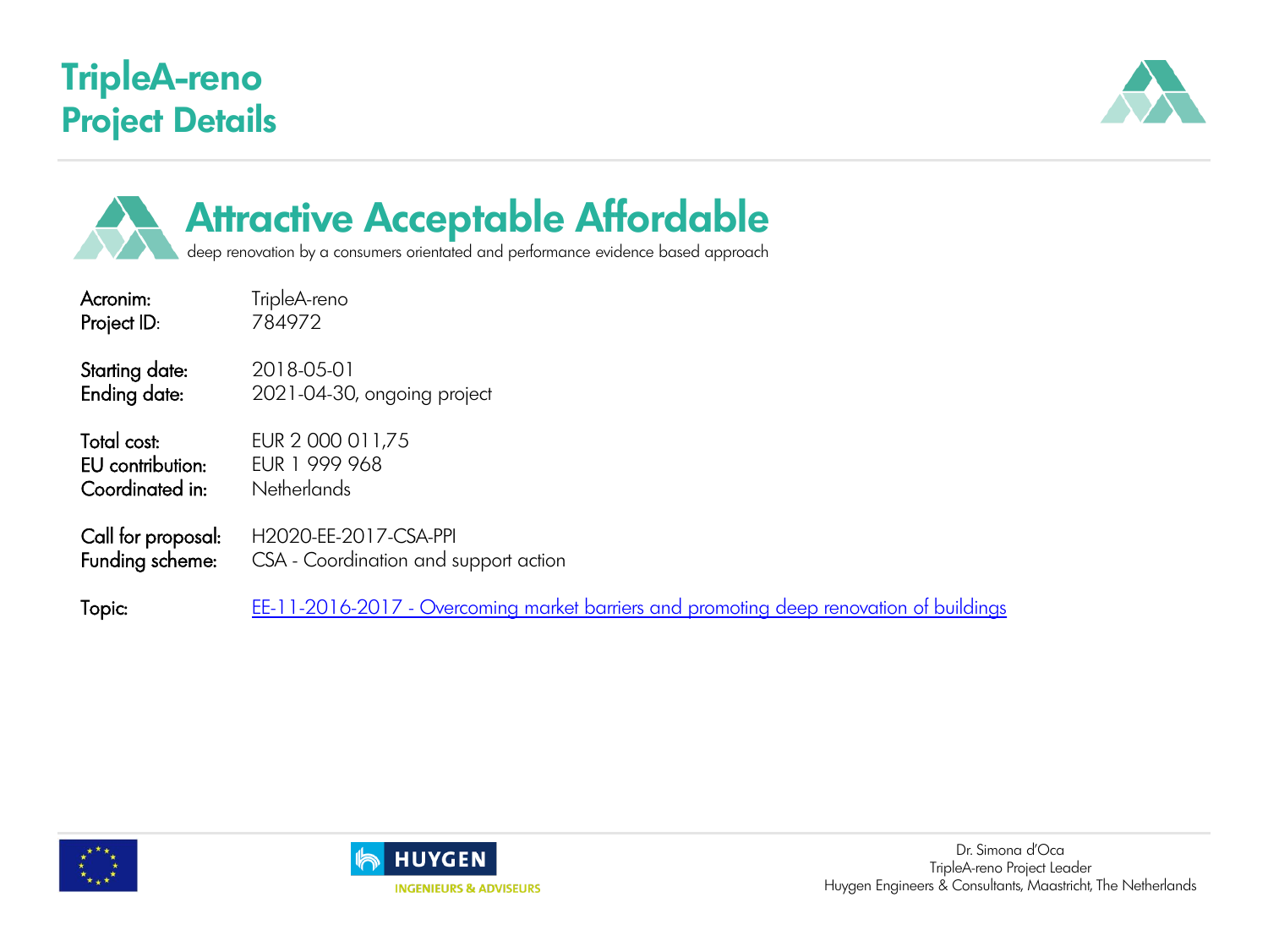### **TripleA-reno Topic Details**



### **EE-11: Overcoming market barriers and promoting deep renovation of buildings**

#### **Challenge:**

Increase renovation rate Improve energy performance of renovations Environmental sustainability, health and well-being

#### **Barriers to overcome:**

Non-technological, value-chain based (expl.: packages, finance, performance guarantees)

#### **Expected Impact:**

Increased rate of renovation Increased number of individual deep renovation Energy Savings and RE triggered Environmental sustainability **Compliance** 



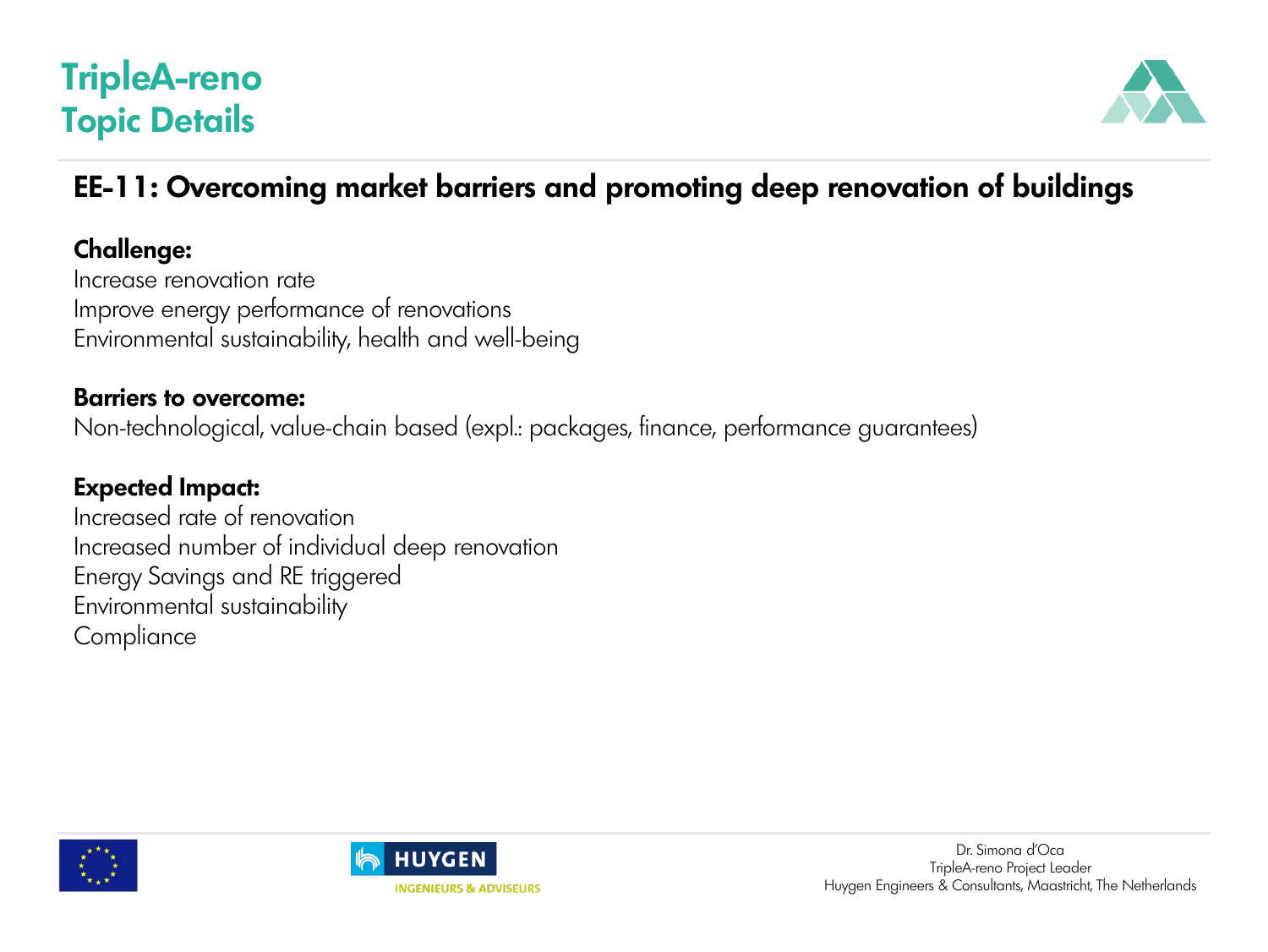### **TripleA-reno Where it Started**



#### **HE – PROF/TRAC conference – Getting our homes future ready**

In many presentations the role and of the end-user was emphasized, condensed in the barriers for deep renovation from an end-users point of view:

- The European renovation market top-down and supply-driven
- Mismatch between offered renovation products/packages and what end-users' need/can afford.
- Lack of attractive tools on decision-making for them to start or to be involved in a deep renovation process.
- The renovation market is deeply fragmented making consumer navigation painful to master.
- A brokerage service that builds transparently the supply chains could facilitate the process.
- Lack of clear view on the total performances in practice (i.e. energy, indoor environmental quality, health)
- Lack of a solid quality control of the renovation process and a fully qualified and equipped workforce.
- Lack of data on the real building performance after the renovation process



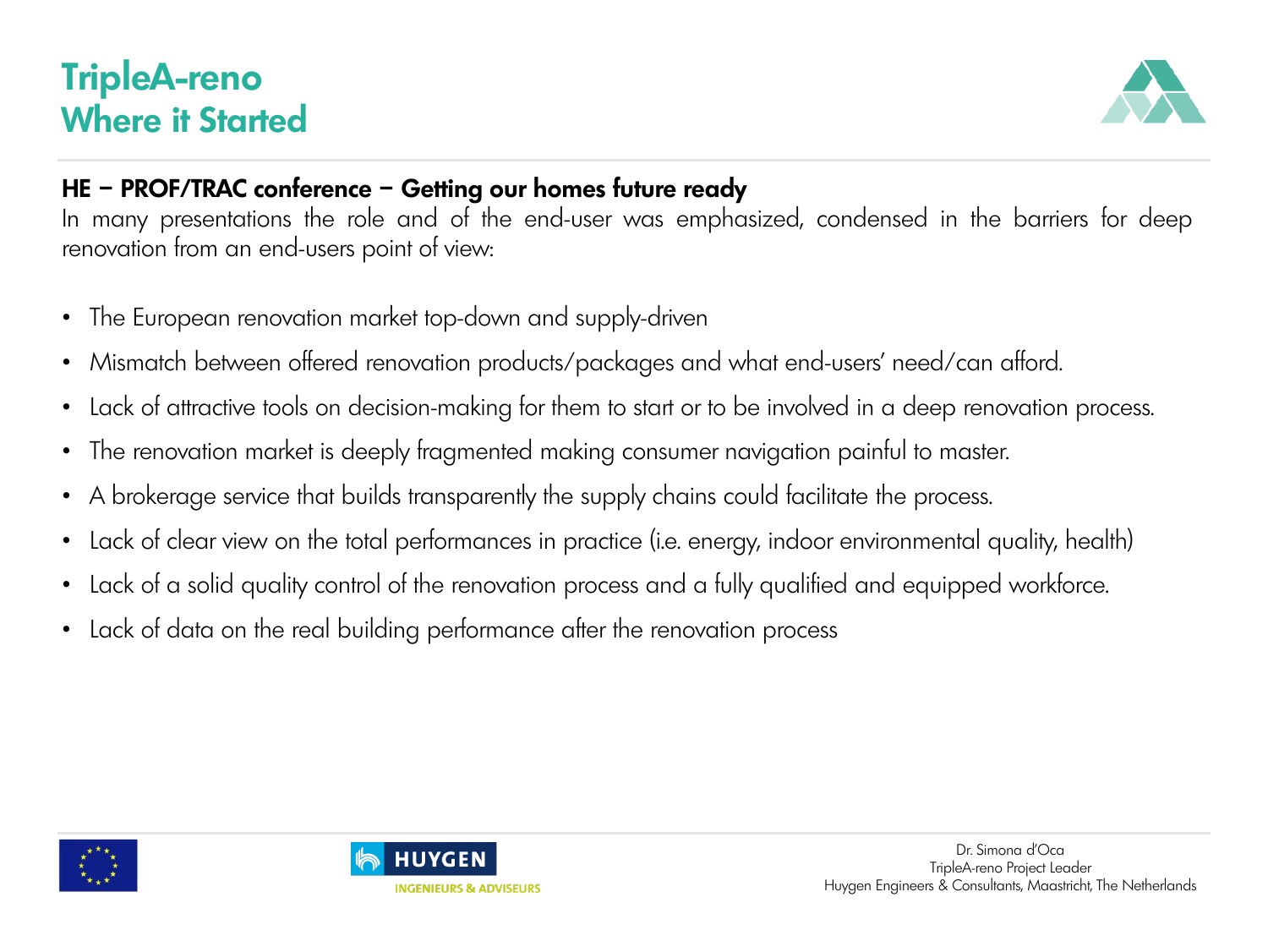### **TripleA-reno Building upon results of previous projects**



#### **Technologies:**

• MORE-CONNECT, BERTIM, iNSPiRe, ProGETonE, P2Endure etc. etc.

#### **Market barriers:**

• REFURB, ABRACADABRA, ENERFUND

#### **Quality control, labeling:**

• QUALiCHECK, ALDREN, INSITER, BIMplement

#### **CPD, training and skills:**

• BUS and CS projects (PROF/TRAC etc.)

### **User awareness, behavior change:**

• MOBISTYLE, encompass, TRIBE, TRIME, etc.

TripleA-reno will bring the most important results together:

- ✓ giving access to recent relevant project results
- $\checkmark$  'translating' these valuable results for practical application
- ✓ involving different kinds of end-users in the gamified platform and for community building of residents



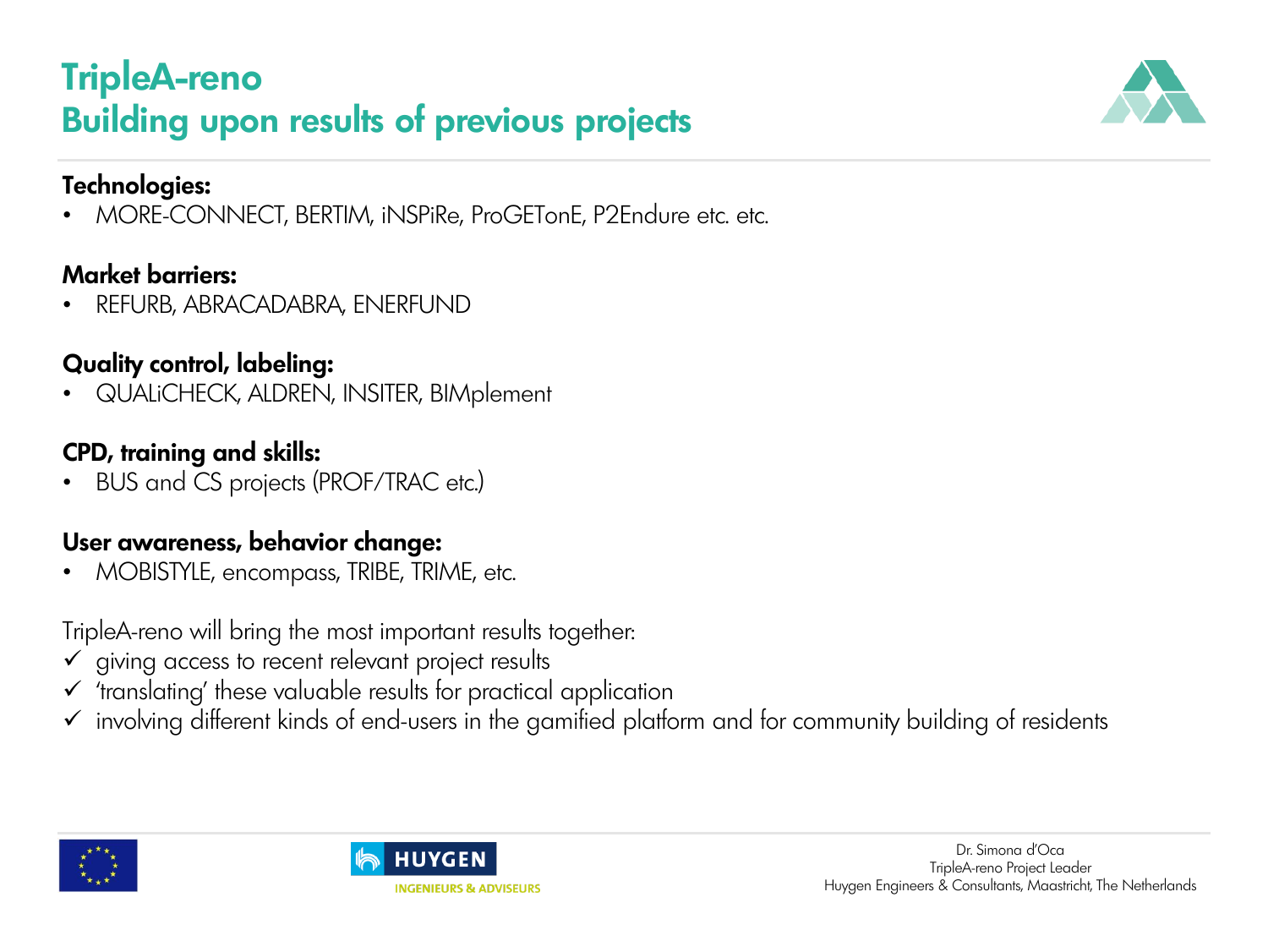### **TripleA-reno Data-enabled architecture for end-users**



**The overall aim of TripleA-reno is to make acceptation and decision making on deep and nZE renovation attractive for residential consumers and end-users.**

TripleA-reno will achieve this by:

- clear, unambiguous and meaningful data-enabled information and communication
- real, proven performances on energy, Indoor Environmental Quality and personal health
- consumer centred business models

### **Demand side:**

- condominiums
- social housing companies/municipality owned tenants
- privately owned single family dwellings occupant/owner

### **Supply side:**

- ESCO's and construction companies as potential investor
- concept developers for individual house owners
- **architects**



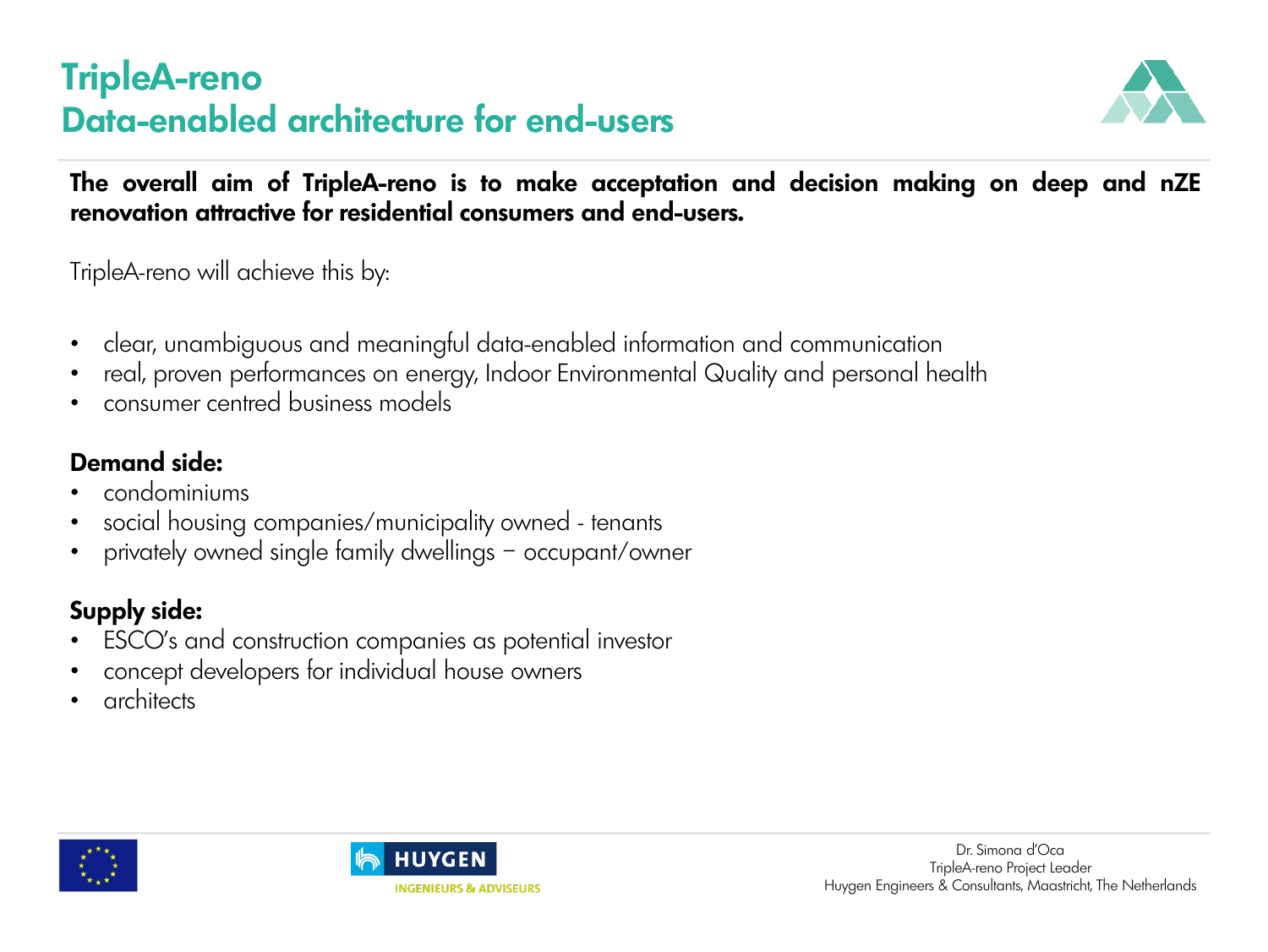### **TripleA-reno Data-enabled architecture for end-users**





5 EU umbrella organisations 4 Awareness raising events each throughout Europe.

Reach min 750 stakeholders with increased competencies on energy issues, building their capacities and skills

Meetings with Member Association representatives, seminars/webinars National trainings or demonstrators organised by Member Associations



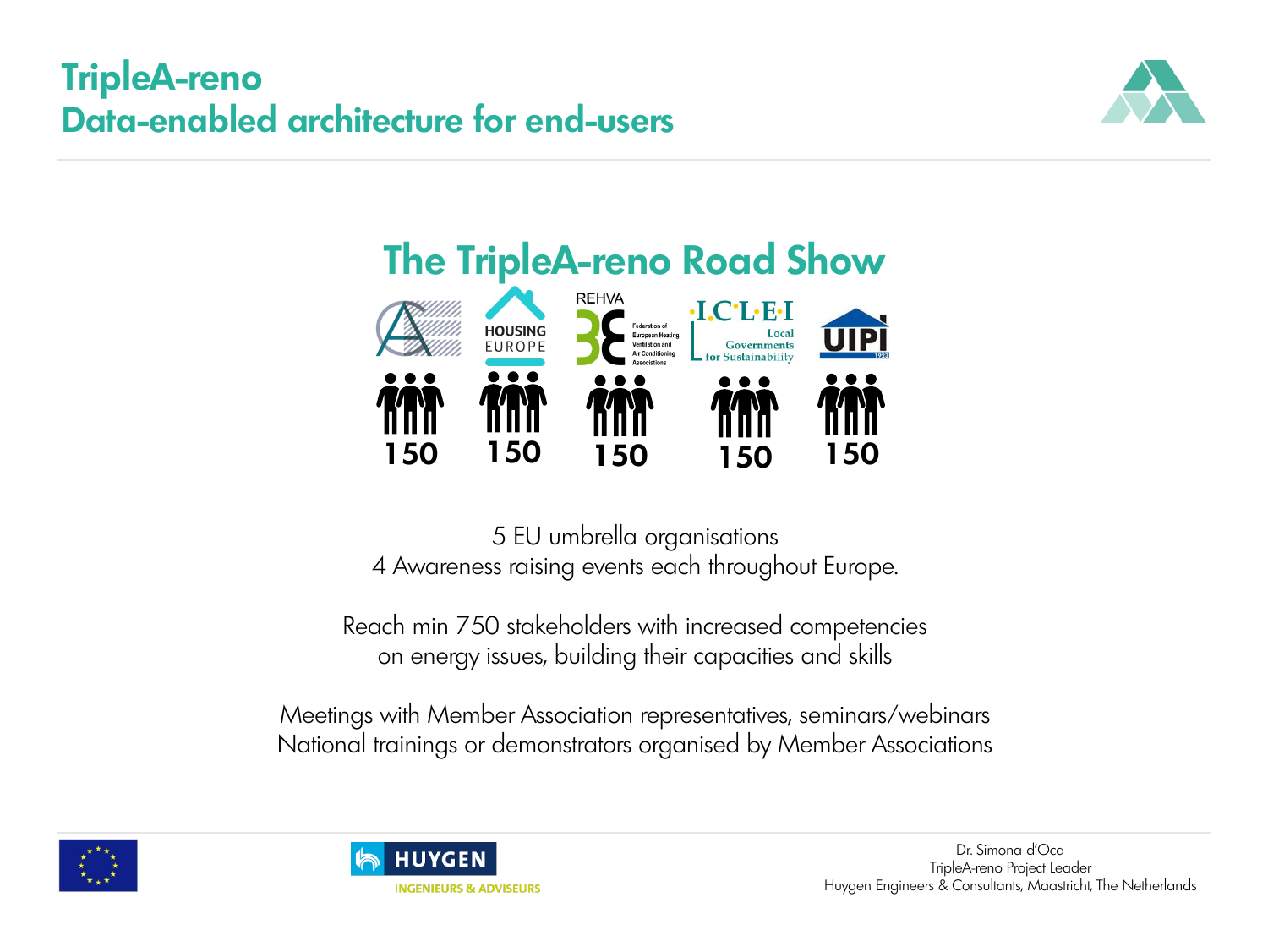### **TripleA-reno Data-enabled architecture for end-users**



# **The TripleA-reno Road Show**



| <b>Architects</b>            | $\sf I$ How to guarantee the performance in $\sf I$<br>use and close the performance gap,<br>while raising the architectural value<br>during the energy retrofit.                                                                                                                                                                                                | Architects approach to a retrotit<br>  from a holistic point of view, not   This large group of 600 000  <br>$ $ only EP and IAQ, but also looking $ $ EU architects is covered by $ $<br>at flexibility and adaptability of ACE<br>design to the occupants' needs. |                                                                         |
|------------------------------|------------------------------------------------------------------------------------------------------------------------------------------------------------------------------------------------------------------------------------------------------------------------------------------------------------------------------------------------------------------|---------------------------------------------------------------------------------------------------------------------------------------------------------------------------------------------------------------------------------------------------------------------|-------------------------------------------------------------------------|
| <b>Architect</b><br>chambers | Awareness of quality control aspects in  <br>  design process. Understanding of roles  <br>of other trades in realizing quality in Direct communication with ACE, as Mational by ACE members, i.e.  <br>$\vert$ relation to architectural design. BIM is $\vert$ consortium partner<br> an important tool for architects to <br>combine it with quality control. |                                                                                                                                                                                                                                                                     | European (ACE),<br>44<br>regulatory and<br>associations in 31 countries |



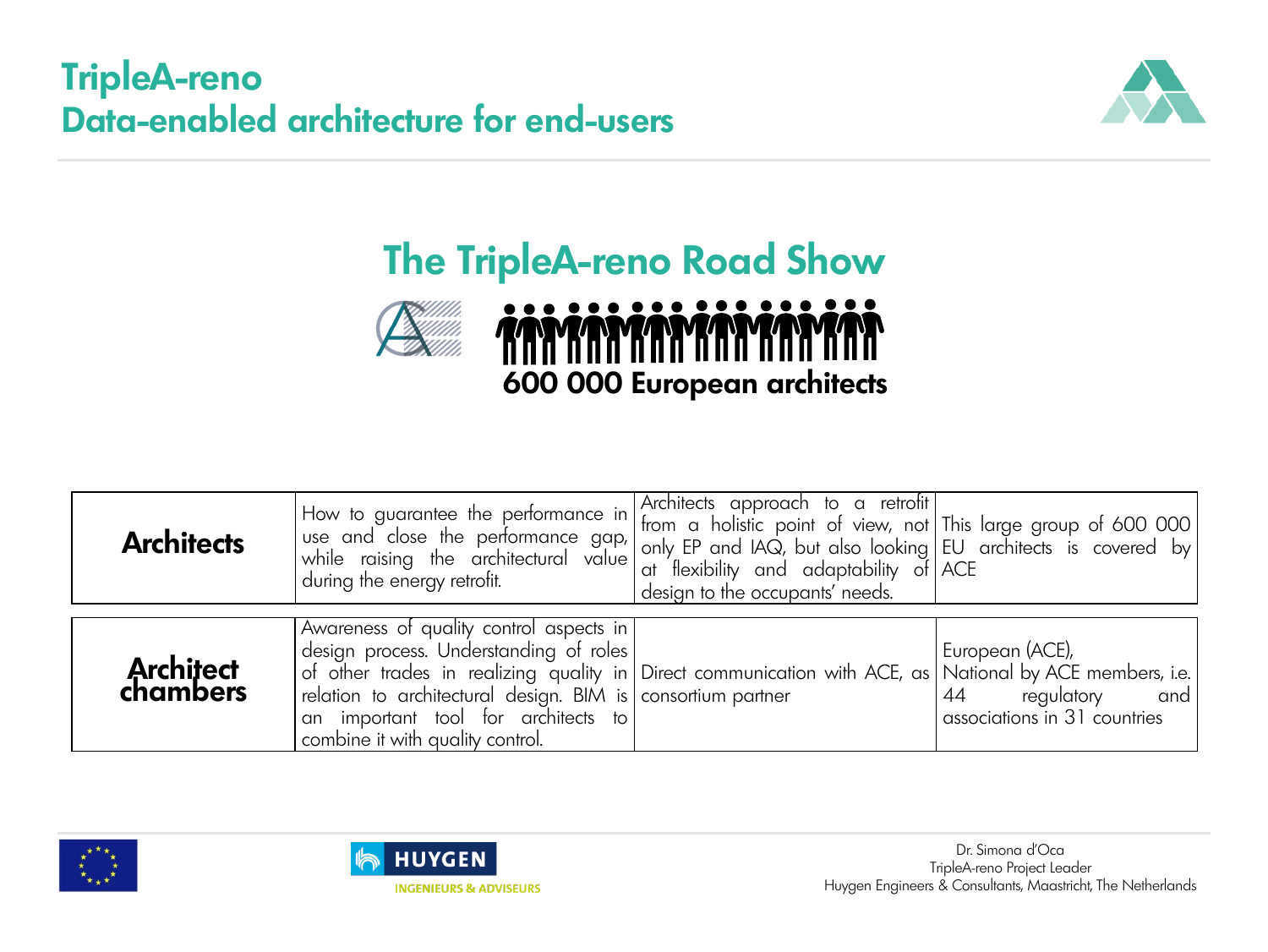### **TripleA-reno Innovation**



## **The TripleA-reno Gamification Platform**



The game engine triggers, facilitate and reward sense making dialogues



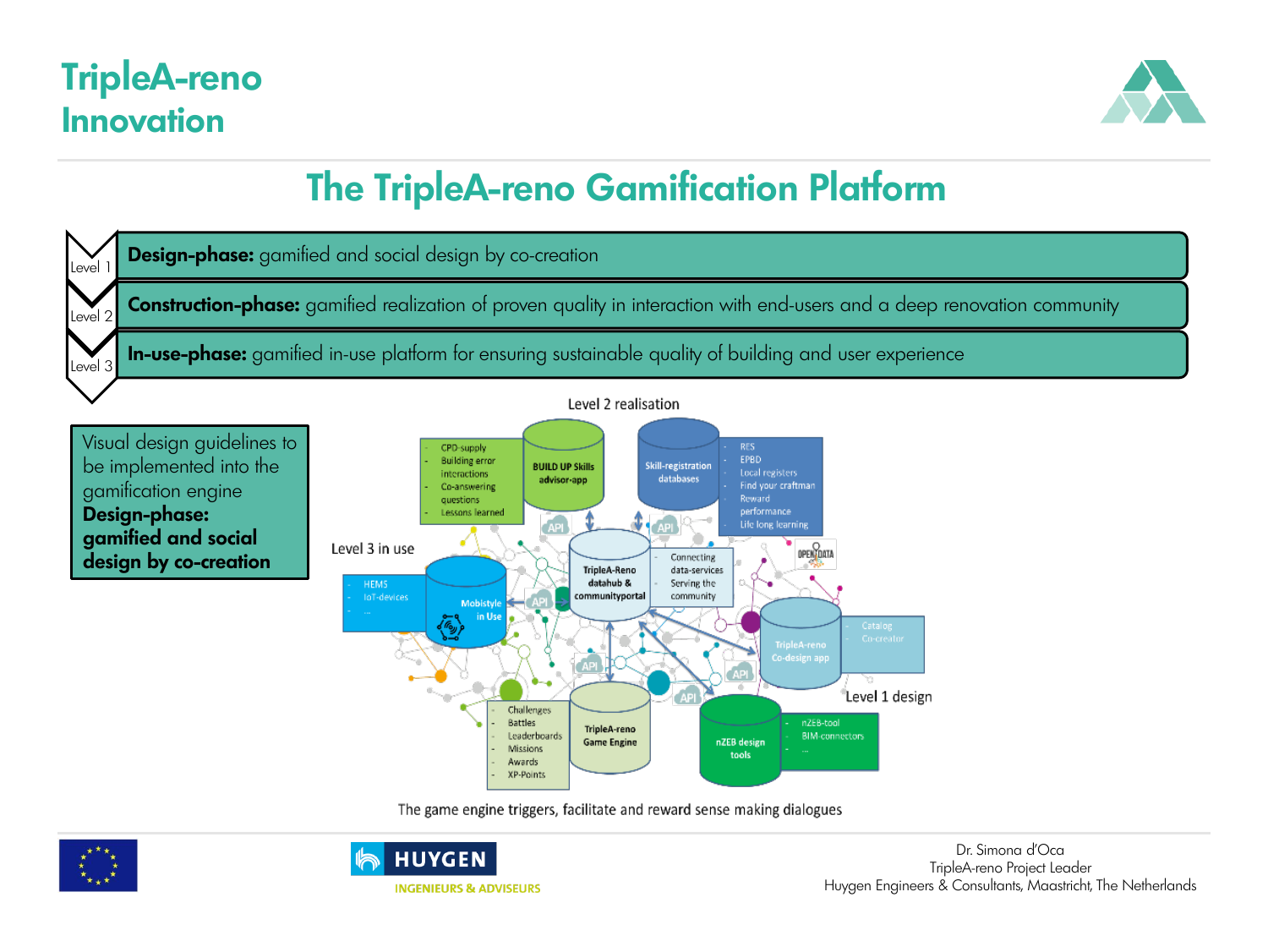### **TripleA-reno Data-enabled architecture supported by user-centric ICT tools**



**Training and qualification schemes should ensure that worker qualifications keep pace with the technical complexity of renovation process of the buildings and building components**

TripleA-reno will focus on:

- Using just in time and just in place learning tools to deliver self-instruction content and to foster self-inspection
- Triggering and encouraging workers and professionals to use the data collected to enable learning loops
- Create awareness of workers and professionals about each other's responsibilities and required skills
- Make sure that workers are tuned to technological development also educational seminars.



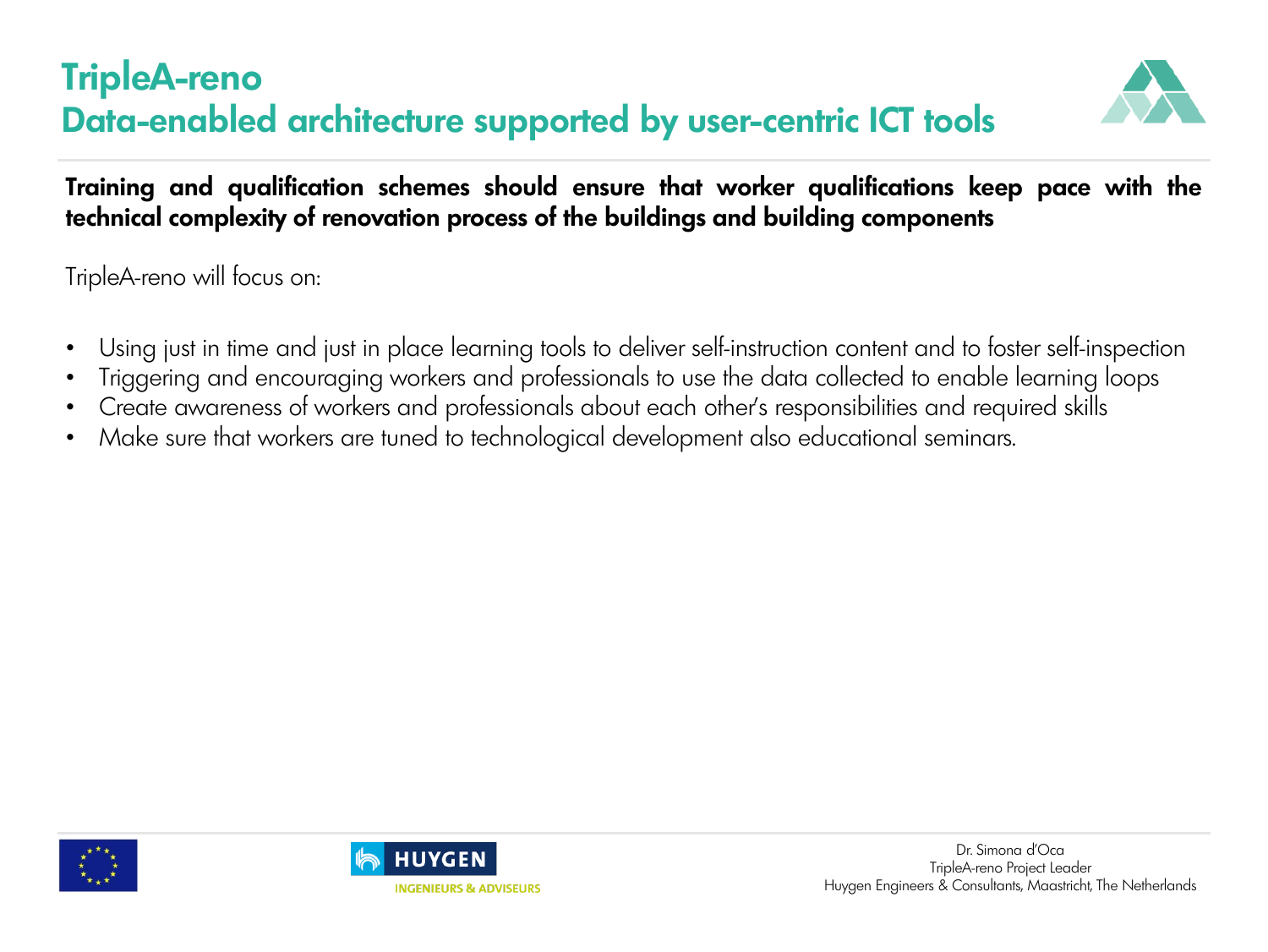### **TripleA-reno Data-enabled architecture addressing the performance gap**



#### **Implementing a general approach for quality improvement enabled by CPD and qualification schemes**

TripleA-reno will tackle this issue by:

- involving the occupants/consumers in the project and collect real performance data in use
- implementing methodologies on enhanced quality control of related projects (IEE QUALiCHECK)
- Implementing (digital) tool (Model nZEB Cross-trade Quality, BIM-Skills Matrix)
- employing existing labelling schemes (LEVEL, WELL)
- deriving (voluntary) labelling schemes (ALDREN)



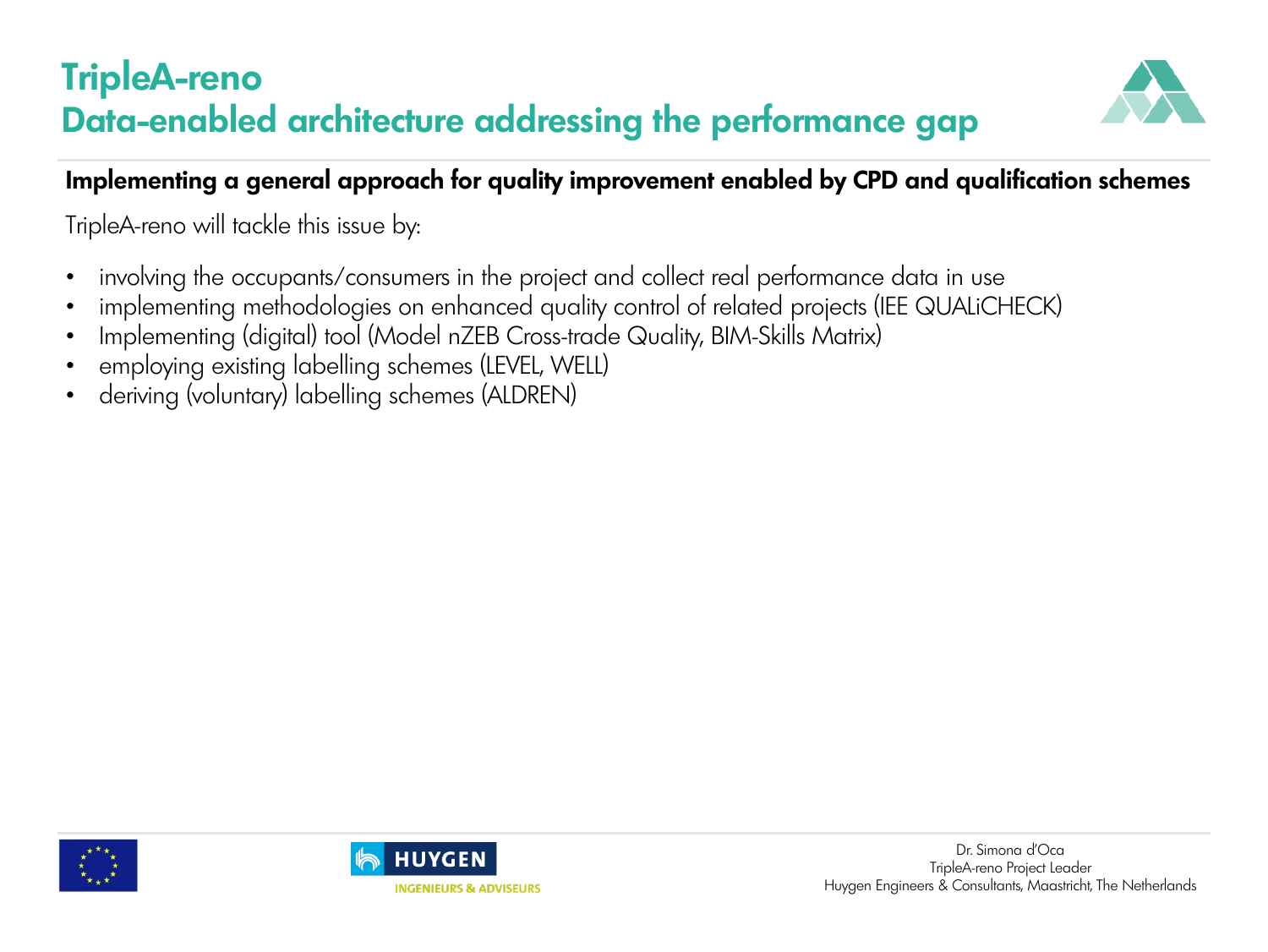## **TripleA-reno Expected Impacts**



| Demonstration    | Number of | Total net floor area | Energy use in      | Energy use after | Percentage of  | Renewable energy | Amount of primary |
|------------------|-----------|----------------------|--------------------|------------------|----------------|------------------|-------------------|
| project,         | units     | for renovation       | existing situation | deep renovation  | primary energy | production       | saving by deep    |
| Country          |           | (m <sup>2</sup> )    | $(kWh/m^2 y)$      | $(kWh/m^2 y)$    | saving by deep | (GWh/y)          | renovation        |
|                  |           |                      |                    |                  | renovation     |                  | (GWh/y)           |
|                  |           |                      |                    |                  |                |                  |                   |
| Peristeri GR     | 24        | 2040                 | 160                | 64               | 60             | 0,04             | 0,20              |
| Valencia ES      | 32        | 3069                 | 127                | 51               | 60             | 0.02             | 0.23              |
| Reggio Emilia IT | 12        | 631                  | 190                | 72               | 62             | 0,01             | 0,07              |
| Zagorje SI       | 51        | 2960                 | 148                | 59               | 60             | 0,01             | 0,26              |
| Tilburg NL       | 20        | 2400                 | 215                | 26               | 88             | 0,05             | 0,45              |
| Brasov RO        | 16        | 1120                 | 140                | 56               | 60             | 0,01             | 0,09              |
| Pest County HU   | 60        | 3887                 | 283                | 92               | 67             | 0,05             | 0,74              |
| Total            | 215       | 16107                |                    |                  | min 60%        | 0,19             | 2,04              |

**Increased rate of renovation in the residential sector Proven performances on energy, IEQ and health 11% of existing dwellings in the EU Min 60% primary energy saving**